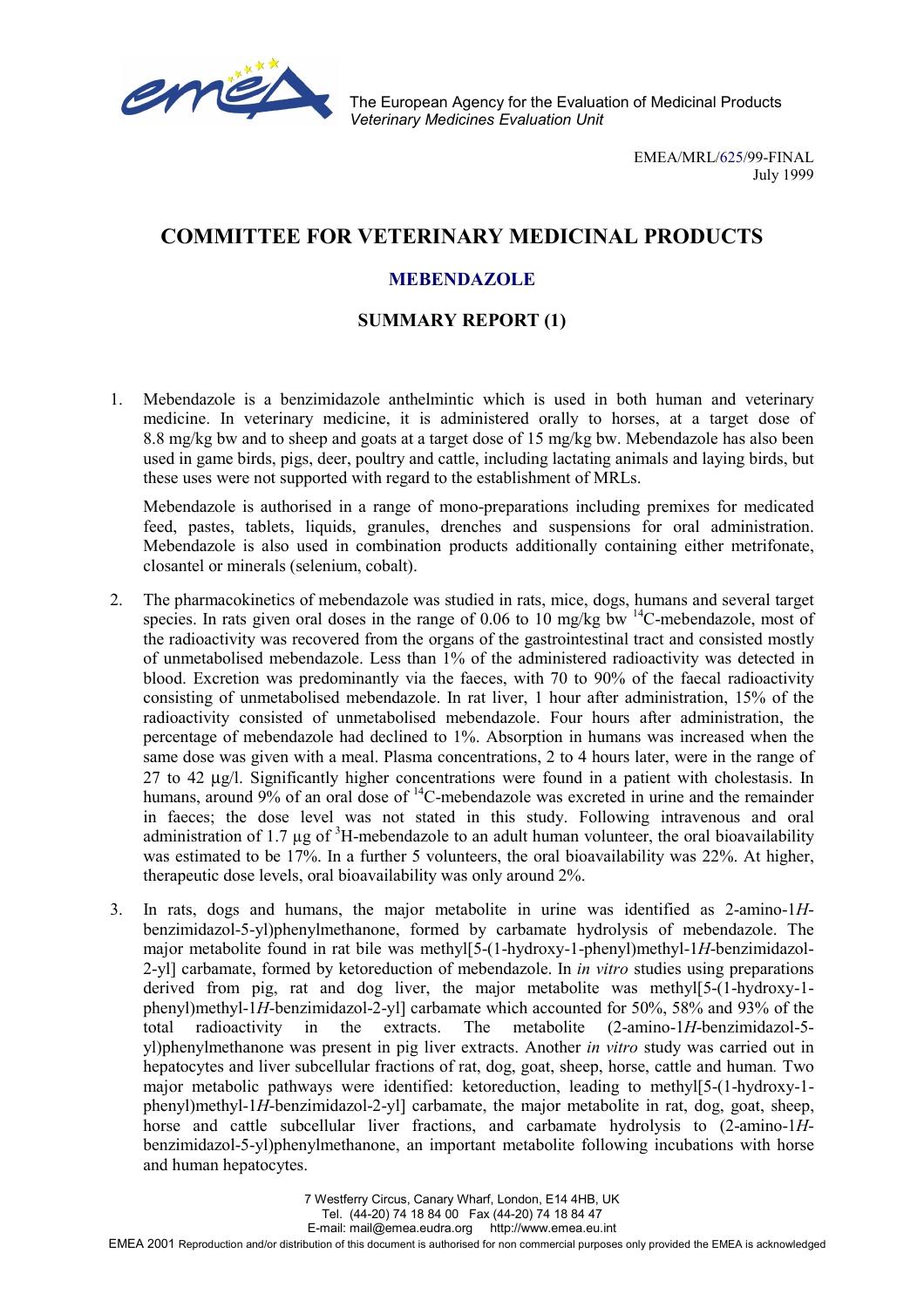- 4. The metabolism of mebendazole was similar to that of its fluoro-derivative, flubendazole and involved ketoreduction, carbamate hydrolysis and conjugation as the main metabolic pathways.
- 5. The oral  $LD_{50}$  values of mebendazole were 714 and 1434 mg/kg bw in female and male Wistar rats, respectively. The acute oral  $LD_{50}$  values in Swiss Albino mice, guinea pigs and New Zealand White rabbits were all greater than 1280 mg/kg bw. Diarrhoea and emesis were the most frequent signs of toxicity in the oral studies. After intramuscular injection, there were no deaths in Wistar rats given doses up to 350 mg/kg bw nor in Beagles given up to 2000 mg/kg bw; the overt signs of toxicity in these studies included head-twitching, scratching, exophthalmos and piloerection.
- 6. In a 13-week study, groups of Wistar rats were fed diets equivalent to 0, 7.8, 32.1 or 127.3 mg/kg bw/day in males and 8.4, 33.7 or 151.6 mg/kg bw/day in females, respectively. At the top dose level, mortality was increased, body weight gain was reduced and changes indicative of anaemia were observed in haematology values. Serum alkaline phosphatase concentrations were significantly increased at the top dose. At termination, mean gonad weights were significantly reduced in both the mid- and top-dose group. Histopathological changes found in the testes of the top dose group included tubular degeneration and desquamation and the absence of spermatogenesis. Relative liver weights were significantly increased in the mid- and top-dose groups. Histopathological examination revealed centrilobular swelling, hepatocellular vacuolation and bile duct proliferation. The NOELs were 7.8 and 8.4 mg/kg bw/day in males and females, respectively.

Beagle dogs were given oral doses of 0, 2.5 or 10 mg/kg bw/day of mebendazole, in gelatin capsules, 6 days per week, for 13 weeks. Another group of dogs was given 0.63 mg/kg bw/day from weeks 1 to 7 followed by 40 mg/kg bw/day from weeks 8 to 13. In the group given 10 mg/kg bw/day, haemoglobin and erythrocyte counts were reduced, serum alkaline phosphatase, bilirubin, cholesterol and total protein concentrations were significantly increased and relative liver weight was significantly increased. Similar though less marked effects were observed in the group given 0.63 and then 40 mg/kg bw/day. There were no pathological findings attributable to the test substance. The NOEL was 2.5 mg/kg bw/day.

In another study, Beagle dogs received oral doses of 0, 2.5, 10 or 40 mg mebendazole/kg bw/day in gelatin capsules, 6 days per week, for 24 months. One female dog died during the first week; the death was attributed to enteritis and did not seem to be substance-related. There were no overt signs of toxicity and no substance-related effects on body weight, electrocardiogram, heart rate or blood pressure. There were considerable fluctuations in haematology and clinical chemistry values but no consistent dose-related trends. Liver weights were significantly increased in the 10 mg/kg bw group but not at 40 mg/kg bw. There were no pathological findings attributable to treatment. Drug blood concentrations were not monitored in these studies so there is no explanation for the inconsistent results.

- 7. In a fertility study, groups of rats were fed diets corresponding to 0, 5 10, 20 or 40 mg/kg bw/day of mebendazole. Treated males were mated with untreated females and vice-versa. Treatment of the females continued up to day 22 of gestation when the uterine contents were examined. There were no substance-related effects on fertility and no evidence of embryolethality.
- 8. In a 3-generation study in rats, the F0 and F1 dams were fed diets corresponding to 0, 2.5 or 10 mg/kg bw/day of mebendazole from day 6 to 15 of gestation. There was no evidence of maternal toxicity, foetotoxicity or teratogenicity. However the study was inadequate as a multigeneration study because of the restricted treatment regimen.
- 9. In a peri/post-natal study, pregnant female rats were fed diets corresponding to 0, 5, 10, 20 or 40 mg/kg bw/day of mebendazole from day 16 of gestation up to the end of lactation. The dose of 40 mg/kg bw was maternally toxic causing reduced body weight gain. The NOEL for maternal toxicity was 20 mg/kg bw. The dose of 20 mg/kg bw was foetotoxic causing reduced litter size, an increased incidence of stillbirths and reduced pup weights. The NOEL based on foetotoxicity was 10 mg/kg bw/day.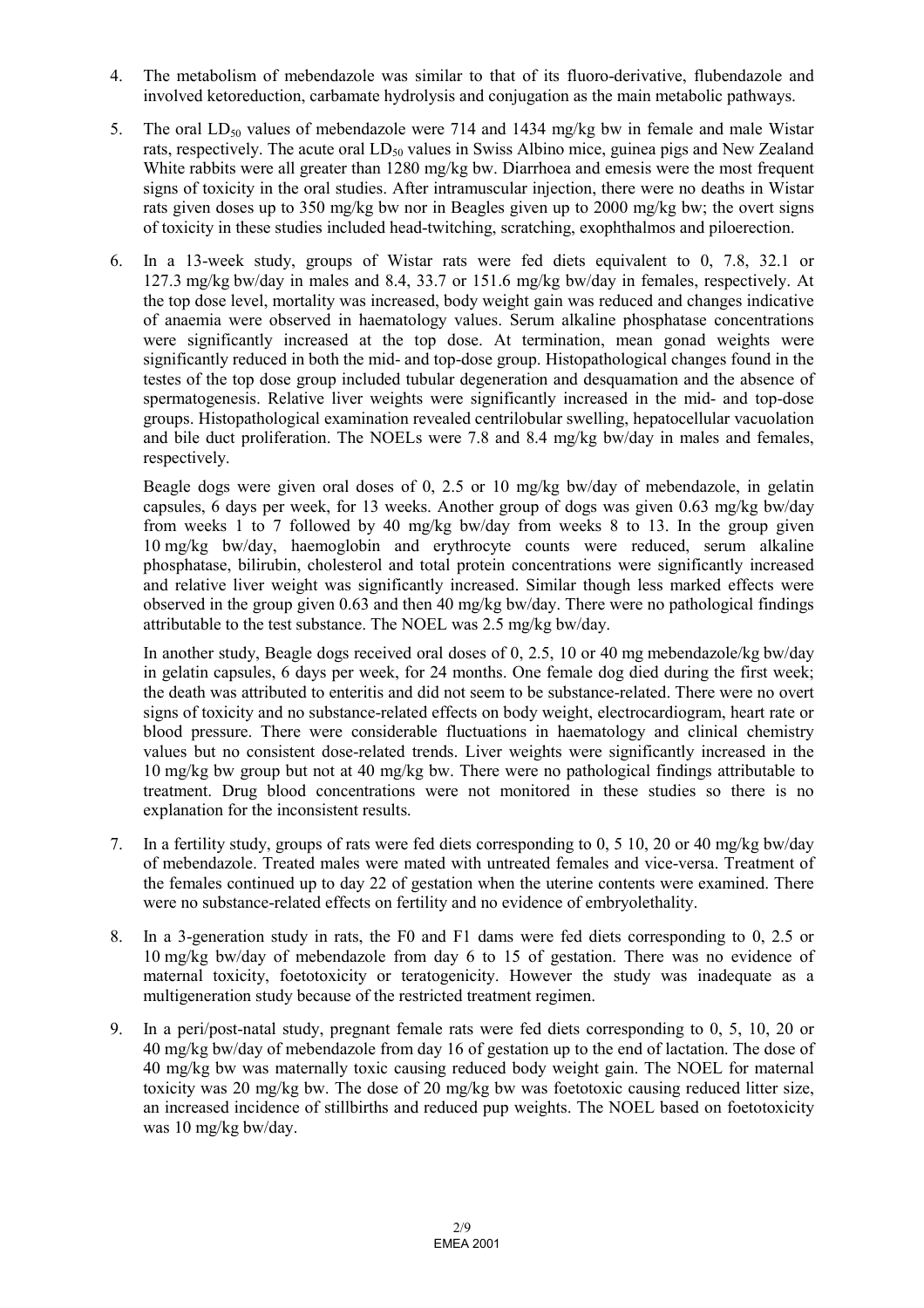10. Mated Wistar rats were given mebendazole in the feed at doses of 0, 2.5, 10, 40 or 160 mg/kg bw/day from day 6 to 15 of gestation. Other groups were given 0.63, 2.5, 5, 10 or 40 mg/kg bw by gavage on days 7, 8, 9 or 10 of gestation. When mebendazole was given in the feed, 10 mg/kg bw/day was a NOEL for foetotoxicity and teratogenicity. However, there was clear evidence of teratogenicity, when 10 mg/kg bw was given by gavage with 5 and 17 malformed foetuses following treatment on days 9 and 10, respectively. The malformations included exencephaly, tail malformations, coelosomy, malformed ribs and legs, and scoliosis. Teratogenicity was most marked after treatment on day 10 of gestation. The numbers of malformations in the 2.5 and 5 mg/kg bw groups were not significantly different from controls.

In a second rat teratology study, the dams received 0, 2.5, 10 or 40 mg/kg bw/day from day 6 to 15 of gestation. Maternal toxicity was observed in all treated groups. There were no live foetuses in the 40 mg/kg bw group. Litter size and pup weight were reduced at 10 mg/kg bw. Thirty one out of 133 foetuses in the 10 mg/kg bw group were malformed. The malformations included coelosomy, fused ribs, scoliosis and short or no tail. The NOEL was 2.5 mg/kg bw/day.

Pregnant mice were given daily oral doses of 0, 2.5, 5, 10 or 40 mg mebendazole/kg bw/day from day 6 to 15 of gestation. The dose of 40 mg/kg bw caused severe maternal toxicity with the deaths of 8 dams. Maternal body weight gain was reduced at 5 mg/kg bw and above. All foetuses in the 40 mg/kg bw group were resorbed and the incidence of resorptions was increased at 10 mg/kg bw. Foetal body weights were reduced at 5 mg/kg bw and above. The incidence of malformations was significantly increased in the 10 mg/kg bw group. The malformations included exencephaly, hydrocephalus, dilated ventricles, cleft palate, heart, liver, kidney and skeletal malformations. The NOEL was 2.5 mg/kg bw/day based on maternal toxicity and foetotoxicity.

Although there was no evidence of teratogenicity or foetotoxicity in hamsters given mebendazole from day 6 to 10 of gestation, the study was inadequate because the dams were not treated for the full period of organogenesis.

Inseminated rabbits were given daily oral doses of 0, 10 or 40 mg mebendazole/kg bw/day from day 6 to 18 of gestation. One dam given 40 mg/kg bw died and dams given 10 and 40 mg/kg bw gained less weight than the controls. Litter size appeared to be reduced at 40 mg/kg bw but there was no statistical analysis. There was no evidence of teratogenicity. Details of skeletal variations were not reported so no conclusion can be drawn regarding a NOEL for foetotoxicity.

- 11. Reproductive toxicity of mebendazole was studied in several animal species i.e dogs, cats, sheep, pigs and horses. There was no clear evidence of teratogenicity. However the studies were of limited value and suffered from a number of designs faults such as small group sizes, lack of controls and inadequate record keeping.
- 12. According to a brief published summary, a metabolite of mebendazole (methyl[5-(1-hydroxy-1 phenyl)methyl-1*H*-benzimidazol-2-yl] carbamate) which was found in rat bile and urine, sheep liver and *in vitro* studies using preparations of pig and dog liver was teratogenic causing external malformations in 5.4% and 100% of foetuses following oral administration of 7.4 and 9.9 mg/kg bw, respectively, to pregnant female rats on day 8 to 15 of gestation.
- 13. Although weak mutagenic activity was detected in the presence of metabolic activation in 1 *in vitro* assay for gene mutation in *Salmonella typhimurium* strains TA 100 and TA 98, clear negative results were obtained when the study was repeated under the same conditions. In addition, clear negative results were obtained in several other studies using these strains and also TA 1530, TA 1535, TA 1538, TA 1537 and TA 97. According to a brief published report, mebendazole was clastogenic in cultured cells and bone marrow from orally treated rats; the dose levels were not stated and no further details about the experiment were provided.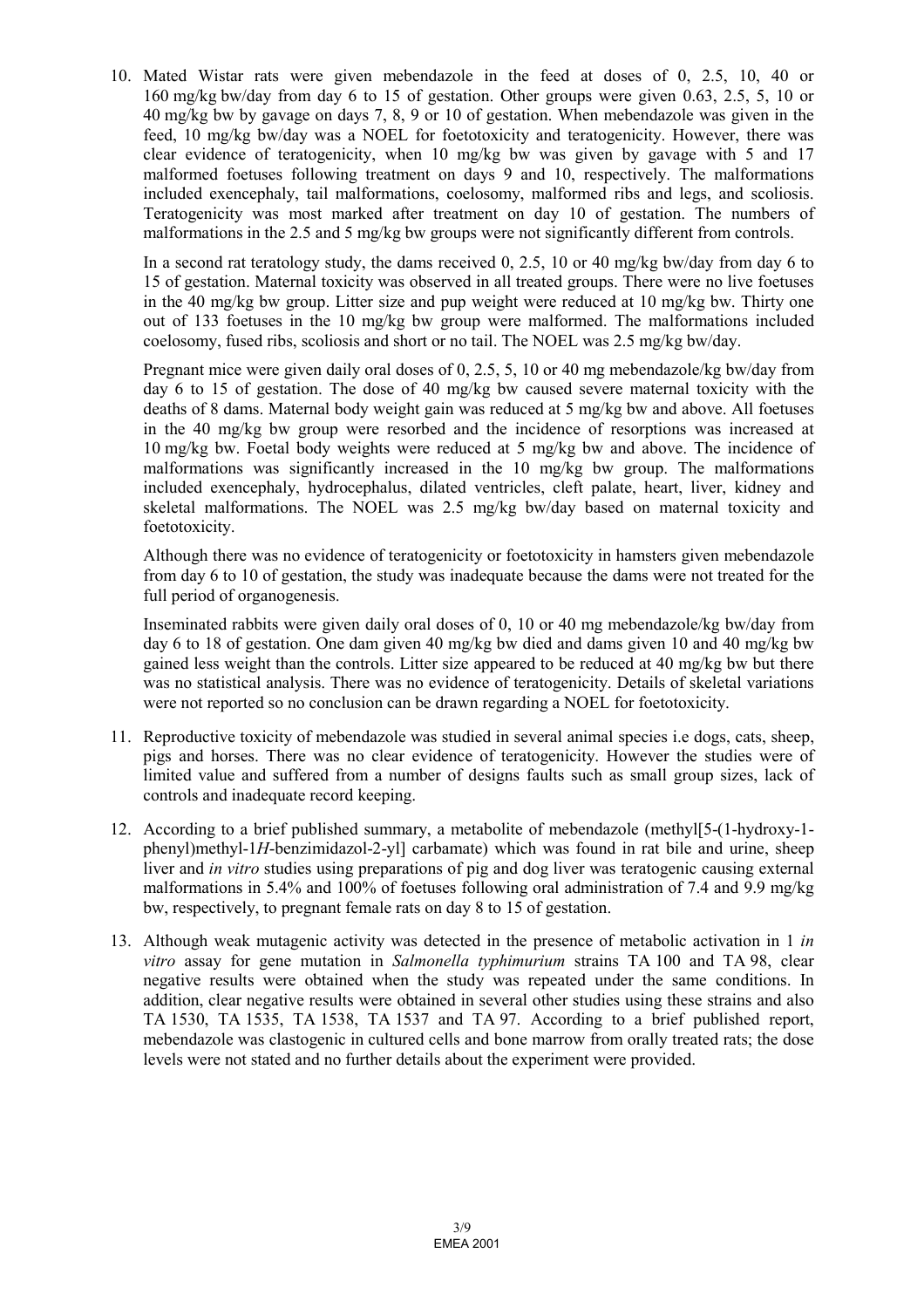According to another published report, mebendazole induced a dose-related mitotic arrest in cultured human peripheral blood lymphocytes over the concentration range 1 to 100  $\mu$ g/ml. In a published *in vitro* assay, mebendazole induced significant dose-related increases in binucleated lymphocytes with micronuclei. Negative results were obtained in an *in vivo* micronucleus test in which mice were given single oral doses of 2.5, 10 or 40 mg mebendazole/kg bw, however the top dose used in this study was too low. Negative results were reported in four different dominant lethal assays in mice and in a spermatocyte test and in an F1 translocation assay in mice using doses up to 640 mg/kg bw. The 2 latter tests are not recognised validated assays. These data suggested that mebendazole was not a germ cell mutagen.

Studies were conducted to investigate the aneugenic potential of mebendazole. Two *in vivo* bone marrow micronucleus studies were conducted in mice. In the first study, groups of 8 males received single oral doses of 0, 500, 1000 or 2000 mg mebendazole/kg bw, the animals were killed 24 hours after treatment and ratios of polychromatic (PCE) to normochromatic (NCE) erythrocytes and incidence of micronuclei were determined from femoral bone marrow smears. Fluorescence *in situ* hybridisation, also known as FISH test, was performed on additional slides from two animals in the 500 mg/kg bw group, using a probe specific for all mouse centromeres. Mebendazole treated groups showed lower PCE:NCE ratios than controls and statistically significantly increased frequencies of micronucleated PCEs (control group, 0.38; 500 mg/kg bw group,  $22.5$ ; 1000 mg/kg bw group,  $27.63$  and  $2000$  mg/kg bw group, 18.0). FISH analysis indicated that almost all mebendazole-induced micronuclei carried a centromere, indicating they were formed by aneuploidy from whole chromsomes rather than acentric fragments. In the second study, groups of 7 males were given single oral doses of 2.5 to 320 mg/kg bw, in order to establish a threshold dose for induction of micronuclei. No statistically significant increases in micronucleated PCEs were observed at 2.5 and 10 mg/kg bw (0.64 and 0.43, respectively), compared to controls (0.29). Statistically significant increases were observed at doses of 10 to 320 mg/kg bw (1.36 to 10.86).

Two *in vitro* studies were conducted to investigate induction of micronuclei by mebendazole in cultured human female peripheral lymphocytes. In the first study, incidence of micronucleated binucleate cells was determined in cultures of cells treated with 178.5, 422.5 or 650 ng mebendazole/ml. The test material was added 24 hours after the start of culture, cytochalasin B added after a further 20 hours, and cultures harvested, stained and scored at 72 hours. The frequency of micronuclei was not significantly different from controls (1.75%) at 178.5 ng/ml (2.45%), but significantly increased at 422.5 (11.6%) and 650 ng/ml (17.3%). FISH analysis of cells treated with 422.5 ng/ml with a pan-centromeric probe indicated that the majority of mebendazole-induced micronuclei were from whole chromosomes rather than acentric fragments. In a third phase to this study, FISH analysis with chromosome specific (17 and X) probes indicated the mebendazole caused chromosome non-disjunction, with clear increases in incidence over controls at 178.5 ng/ml but not at 2.403 or 20.71 ng/ml. In the second *in vitro* study, dose-response data were generated in order to determine a no effect level. Chromosomes 17 and X were examined by FISH analysis with specific probes after treatment with mebendazole at 17 concentrations ranging from 10 to 250 ng/ml. Non-disjunction again proved to be the most sensitive indicator of aneuploidy, and no-effect concentrations of 85 and 115 ng/ml were determined from chromosomes 17 and X, respectively.

These studies indicate that although mebendazole is not a direct-acting mutagen or clastogenic, it is aneugenic in mammalian somatic cells. It was not possible to identify an NOEL for aneugenicity from the *in vivo* study, but a threshold concentration for aneugenicity was identified from the results of the *in vitro* FISH studies with a no-effect concentration of 85 ng/ml.

14. A carcinogenicity study was carried out in groups of 50 male and 50 female Wistar rats were fed diets intended to provided 0, 10, 20 or 40 mg mebendazole/kg bw/day for 23 months. A carcinogenicity study was also carried out in which groups of 50 male and 50 female mice were fed diets intended to provide 0, 10, 20 or 40 mg mebendazole/kg bw/day for 22 months. There was no evidence of carcinogenicity in either study, however both studies were considered inadequate due to the poor survival rate and inadequate histopathology.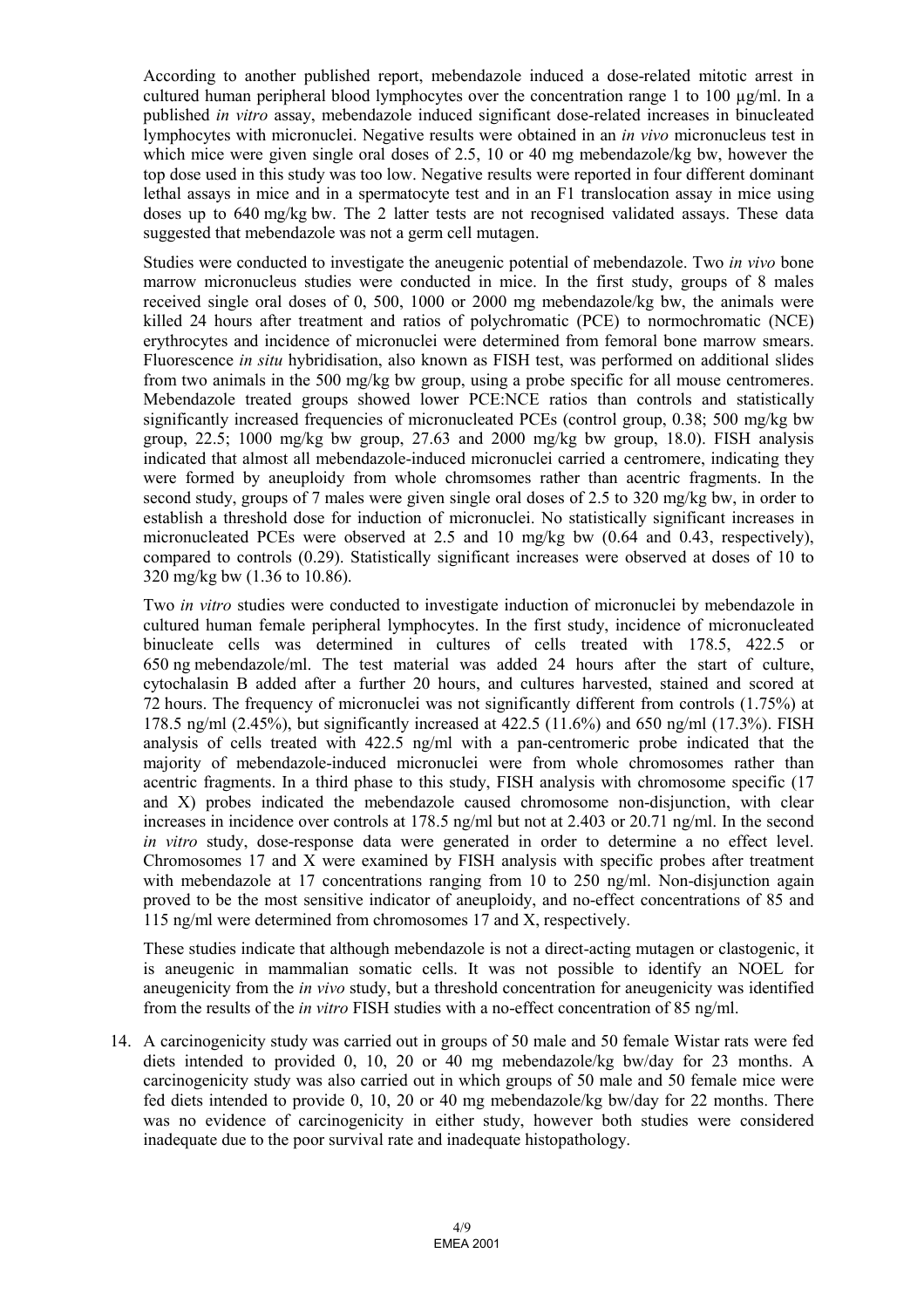- 15. Mebendazole is used in human medicine for the treatment of intestinal nematodes and hydatidosis. The usual oral dose is 100 mg as a single dose, which may be repeated 2 to 3 weeks later. For some tropical diseases, 100 mg may be given twice daily for 3 days. Alternatively a single dose of 500 to 600 mg may be given. The adverse effects include abdominal pain and diarrhoea. Hypersensitivity reactions are uncommon. High doses for prolonged periods can cause liver damage and bone marrow depression. Mebendazole is contraindicated in women who may be pregnant because of the risk of teratogenicity.
- 16. An ADI of 0.0125 mg/kg bw was established for mebendazole, based on the NOEL of 2.5 mg/kg bw/day, which was established in the 13-week repeated-dose toxicity study in dogs, and in the studies on developmental toxicity in rats and mice, and a using a safety factor of 200. The safety factor was considered justified because the dogs were treated only 6 days per week. It was noted that mebendazole caused teratogenicity after administration in the diet at 40 mg/kg bw/day and after oral administration at 10 mg/kg bw/day and it was considered that this ADI would offer a satisfactory margin of safety with respect to the teratogenic effects of the substance. It was also noted that no teratogenic effects were noted in rabbits after oral doses up to 40 mg/kg bw. In a study in which humans were given an oral dose of 25 mg mebendazole/kg bw, plasma concentrations of 27 to 42 ng/ml were reported after 2 to 4 hours. These concentrations were 2 to 3 times lower than the *in vitro* NOEL for aneugenic effects and 3 to 4 times lower than the threshold value at a dose 2000 times higher that the proposed ADI. It can therefore be concluded that the aneugenic effects of mebendazole are sufficiently covered by the toxicological ADI.
- 17. A horse was given a single oral dose of 4 g in the diet and a second horse was given the same dose divided over 10 consecutive days. The overall dose corresponded to 9.4 to 11.4 mg mebendazole/kg bw/day. Both horses were killed 5 days after the end of treatment. Residues of mebendazole in liver and kidney samples, determined by HPLC with UV detection, were below the limit of detection (less than 20  $\mu$ g/kg).

Another residues depletion study was carried out in 3 horses which were killed 1, 3 or 5 days after a single oral dose of 20 mg mebendazole/kg bw. Residues of mebendazole in tissues were determined using thin layer chromatography (TLC) with a scanning densitometer. Residues in muscle were below the limit of detection (less than 100  $\mu$ g/kg). Residues in kidney were 360, 360 and 410 µg/kg at 1, 3 and 5 days after treatment, respectively. At the same time points, residues in liver were 180, less than 80 and 340 µg/kg respectively. Residues in fat were not determined.

In a GLP-compliant study, horses (females and geldings) were given a single target oral dose of 8.8 mg/kg bw mebendazole. Two horses were killed 1 day after treatment and a further 8 horses were killed 28 days after treatment. The residues of mebendazole and of 2 metabolites in tissues were simultaneously determined by the proposed routine analytical method based on HPLC with MS-MS detection. The limit of quantification for each analyte in all tissues was stated to be 10 µg/kg. One day after treatment, the mean residues of mebendazole in liver, muscle, kidney and fat, were 728, 29, 16 and 57  $\mu$ g/kg, respectively, the mean residues of the metabolite methyl(5-(1hydroxy, 1-phenyl)methyl-1*H*-benzimidazol-2-yl)carbamate were 293, 84, 85 and 60 µg/kg and the mean residues of the metabolite 2-amino-1*H*-benzimidazol-5-yl)phenylmethanone were 5047, 497, 5851 and 156 µg/kg, respectively. Twenty-eight days after treatment, residues of mebendazole and methyl(5-(1-hydroxy, 1-phenyl)methyl-1*H*-benzimidazol-2-yl)carbamate were below the limit of quantification in all tissues. Twenty-eight days after treatment, quantifiable residues of (2-amino-1*H*-benzimidazol-5-yl)phenylmethanone were found in liver (mean value 182  $\mu$ g/kg) and kidney (range from below 10  $\mu$ g/kg up to 23  $\mu$ g/kg), but not in muscle or fat.

18. Sheep were given a single oral dose of 10 mg/kg bw 14C-mebendazole and killed (1 animal per time point) 48 hours or 72 hours after treatment. Total residues declined from 5310 to 1960 µg equivalents/kg in liver, from 1300 to 650 µg equivalents/kg in kidney and from 170 to 60 µg equivalents/kg in muscle. Total residues in fat were 130 µg equivalents/kg at 48 hours, but were undetectable at 72 hours. The fraction of unmetabolised mebendazole with respect to total radioactivity was determined using the inverse isotope dilution technique; it was estimated that less than 5% of the radioactivity in liver and kidneys was mebendazole.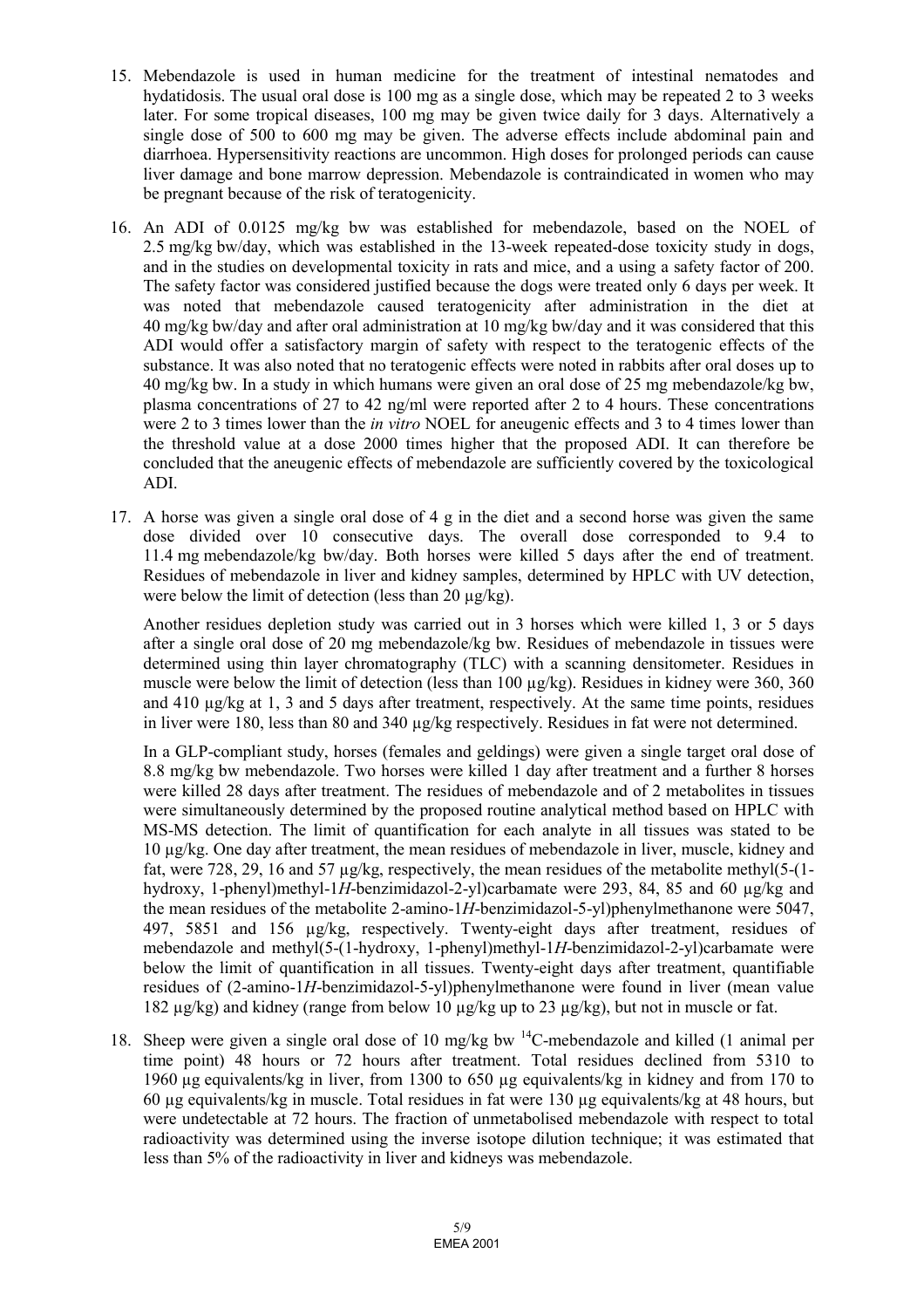In another study, sheep were given a single oral dose of 15 mg/kg bw of mebendazole and killed (3 animals per time point) at intervals up to 21 days after treatment. Residues of mebendazole in tissues were determined by HPLC with UV detection; the limit of quantification was 10 µg/kg. Mean residues of mebendazole in liver declined from 687  $\mu$ g/kg at 1 day after treatment to 16 µg/kg, 3 days after treatment, and were undetectable at subsequent time points. Mean residues in kidney were 76  $\mu$ g/kg at 1 day after treatment, and were undetectable at later time points. Residues in all muscle samples were below the limit of quantification. Mean residues in fat were 54 µg/kg at 1 day after treatment. Low residues of mebendazole (12 to 16 µg/kg) were found in some subsequent fat samples but residues in most subsequent fat samples were below the limit of quantification.

In another study, 2 days after an oral dose of  $250 \text{ mg}^{14}$ C-mebendazole,  $54\%$  of the total residues in sheep liver were unextractable, 33% consisted of polar compounds and conjugates and 13% was extractable into acetonitrile and consisted of a mixture of mebendazole and free metabolites. Fifteen days after treatment, 39% of the residues were unextractable, 59% consisted of polar compounds and metabolites and 2.3% consisted of mebendazole and free metabolites. The percentage of unmetabolised mebendazole in sheep liver declined from 5.8% of the total residues, 2 days after treatment to 0.48%, 15 days after treatment. At the same time points, the metabolite methyl[5-(1-hydroxy-1-phenyl)methyl-1*H*-benzimidazol-2-yl] carbamate accounted for 3.7% and 0.12% of the residues in liver.

In a GLP-compliant study, male and female sheep were given a single oral dose of 15 mg/kg bw  $14$ C-mebendazole. The substance was formulated as the commercial product. Samples of blood and excreta were collected and the sheep were killed (4 per time point) at 1, 3, 7 or 14 days after treatment. A mean plasma  $C_{\text{max}}$  value of approximately 2.8  $\mu$ g equivalents/g was attained 12 hours after treatment. Approximately 59% and 30% of the administered dose was recovered from faeces and urine respectively, over the 168-hour period post-treatment. Mean total residues in liver, muscle, kidney and fat were 14534, 1373, 7542 and 954 µg equivalents/kg, 1 day after treatment and depleted to 8069, 36, 694 and 59 µg equivalents/kg at 3 days after treatment and 3160, 11, 123 and 13 µg equivalents/kg at 7 days after treatment. In liver, muscle, kidney and fat the percentage of bound residue was 26%, 5%, 8% and 2%, 1 day after treatment, and increased to 68%, 43%, 37% and 25% at 3 days after treatment. At 7 and 14 days after treatment, the percentage of bound residues was 87% in liver and 74 to 78% in kidney but the percentage could not be determined in muscle and fat at these time points due to the low residues present. The composition of the residues was investigated using radio-HPLC and TLC profiling. One day after treatment, HPLC indicated that mebendazole represented 8%, 3%, 20% and 30% of the total residues in liver, muscle, kidney and fat respectively. At this time point, the metabolite methyl(5- (1-hydroxy,1-phenyl)methyl-1*H*-benzimidazol-2-yl)carbamate accounted for 47%, 90%, 14% and 67% of the total residues in these tissues. Three days after treatment, residues of mebendazole and the metabolite methyl(5-(1-hydroxy, 1-phenyl)methyl-1*H*-benzimidazol-2-yl)carbamate accounted for 2% and 3.5% of the total residues in liver but neither substance was detectable in liver samples taken 7 or 14 days after treatment, nor in kidney samples taken 3 days after treatment. In kidney, the metabolite M3, formed by ketoreduction accounted for 15% and 16% of the total residues 1 and 3 days after treatment; this metabolite represented 5% and 3% of the residues in liver at these time points and was undetectable in muscle and fat. The results obtained using TLC were very similar to those obtained using HPLC.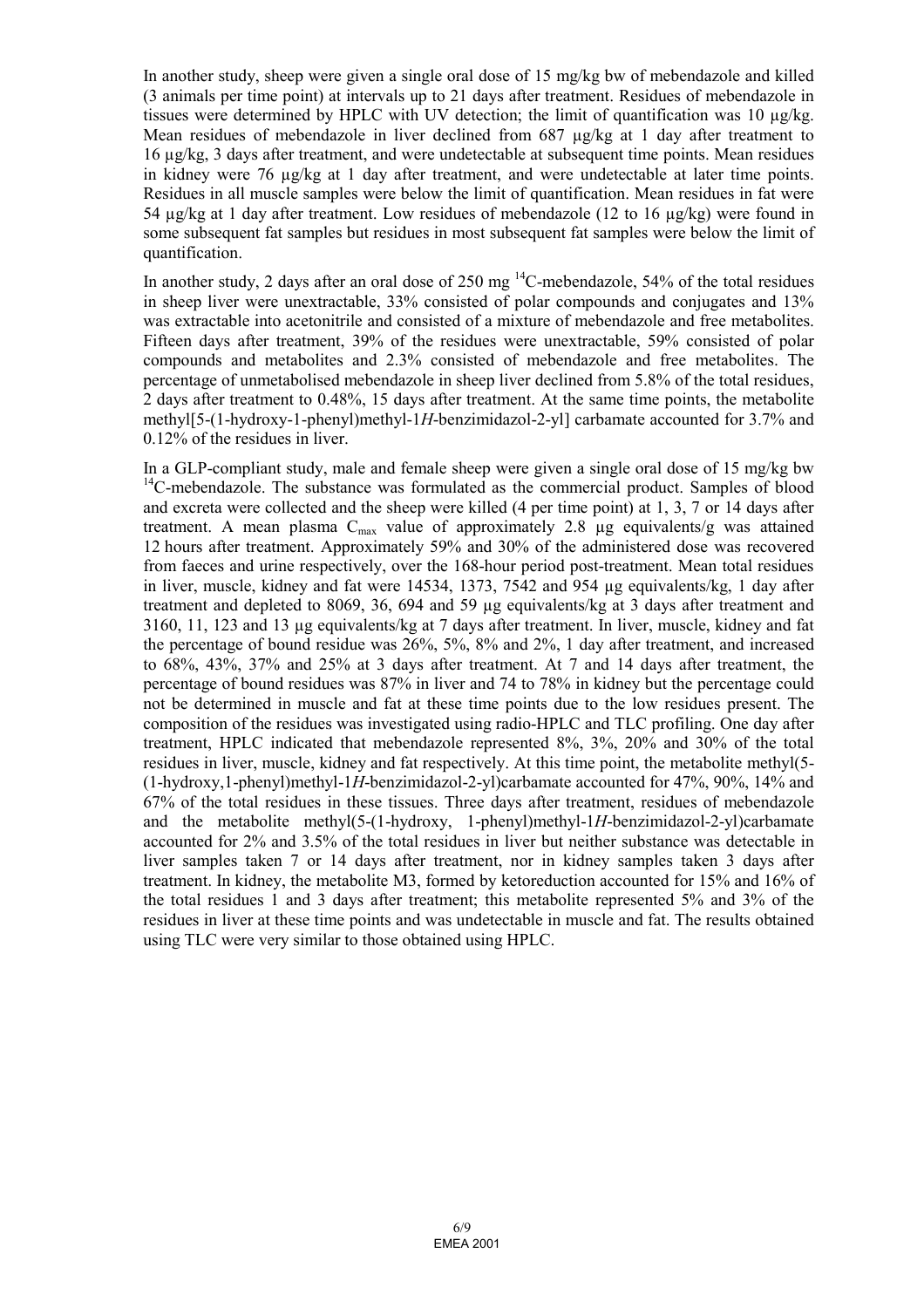In a GLP-compliant study, male and female sheep were given a single oral dose of a commercial product at a target dose of 20 mg/kg bw mebendazole. Groups of 2 male and 2 female sheep were slaughtered 1, 7, 14, 21 and 28 days after treatment. The residues of mebendazole and of 2 metabolites in tissues were simultaneously determined by the proposed routine analytical method based on HPLC with MS-MS detection. The limit of quantification for each analyte in all tissues was stated to be 10  $\mu$ g/kg. One day after treatment, in liver, muscle, kidney and fat, the mean residues of mebendazole were 1016, 21, 1460 and 343 µg/kg and the mean residues of the metabolite methyl(5-(1-hydroxy, 1-phenyl)methyl-1*H*-benzimidazol-2-yl)carbamate were 7582, 1783, 1531 and 758 µg/kg. One day after treatment, residues of the metabolite (2-amino-1*H*benzimidazol-5-yl)phenylmethanone were 18 and 147 µg/kg in liver and kidney (mean values), were below the limit of quantification in fat, and ranged from below the limit of quantification to 16 µg/kg in muscle. At later time points, residues of all 3 analytes were below the limit of quantification in most samples of muscle and fat. In kidney samples taken 7 days after treatment, quantifiable residues of mebendazole and methyl(5-(1-hydroxy, 1-phenyl)methyl-1*H*benzimidazol-2-yl)carbamate were found in only 1 (out of 4) samples (27 and 38 µg/kg, respectively). Seven days after treatment, the mean residues of (2-amino-1*H*-benzimidazol-5 yl)phenylmethanone in kidney were 44 µg/kg and this metabolite was undetectable in kidney samples at later time points. Seven days after treatment, the mean residues of mebendazole, methyl(5-(1-hydroxy, 1-phenyl)methyl-1*H*-benzimidazol-2-yl)carbamate and (2-amino-1*H*benzimidazol-5-yl)phenylmethanone in liver were 56, 272 and 27 µg/kg respectively. Twentyeight days after treatment, mean residues of methyl(5-(1-hydroxy, 1-phenyl)methyl-1*H*benzimidazol-2-yl)carbamate in liver were 115 µg/kg but residues of mebendazole and the other metabolite were below the limit of quantification.

19. Male and female goats were given a single oral dose of 20 mg/kg bw mebendazole. Two goats were killed 1 day after treatment and a further 8 goats were killed 28 days after treatment. The residues of mebendazole and of 2 metabolites in tissues were simultaneously determined by the proposed routine analytical method based on HPLC with MS-MS detection. The limit of quantification for each analyte in all tissues was stated to be 10 µg/kg. One day after treatment, in liver, muscle, kidney and fat, the mean residues of mebendazole were 1020, 27, 656 and 157 µg/kg, the mean residues of the metabolite methyl(5-(1-hydroxy,1-phenyl)methyl-1*H*benzimidazol-2-yl)carbamate were 7502, 2773, 2178 and 500 µg/kg and the mean residues of the metabolite

(2-amino-1*H*-benzimidazol-5-yl)phenylmethanone were 121, 50, 550 and below the limit of quantification, respectively. Twenty-eight days after treatment, residues of mebendazole and the 2 metabolites were undetectable in all samples of kidney, muscle and fat. 28 days after treatment, residues of methyl(5-(1-hydroxy,1-phenyl)methyl-1*H*-benzimidazol-2-yl)carbamate in liver ranged from below the limit of quantification to 308 µg/kg and residues of (2-amino-1*H*benzimidazol-5-yl)phenylmethanone in liver ranged from below the limit of quantification to  $19 \mu g/kg$ .

20. In the marker residue depletion study in horses, the metabolite 2-amino-1*H*-benzimidazol-5 yl)phenylmethanone, formed by carbamate hydrolysis, was a major component of the residues in horse tissues. In the marker residue depletion studies in sheep and goats, the metabolite methyl(5-(1-hydroxy,1-phenyl)methyl-1*H*-benzimidazol-2-yl)carbamate, formed by ketoreduction, was the major component of the residues in tissues. Ideally, for the sake of consistency the same marker residue should be retained for all species. It was therefore concluded that the marker residue should be the sum of mebendazole + methyl (5-(1-hydroxy, 1-phenyl) methyl-1*H*-benzimidazol-2-yl) carbamate + (2-amino-1*H*-benzimidazol-5-yl) phenyl methanone. In the radiolabelled study in sheep, this marker residue represented 93%, 97% and 38% of the total residues in ovine muscle, fat and kidney, 1 day after treatment and represented 55% and 5.5% of the total residues in ovine liver, one and 3 days after treatment respectively. The studies showed that in all species residues were most persistent in the liver. In muscle, fat and kidney, the residues were rapidly depleted; MRLs for these tissues could be set at a value of twice the limit of quantification, leaving the remainder of the ADI to be allocated to liver.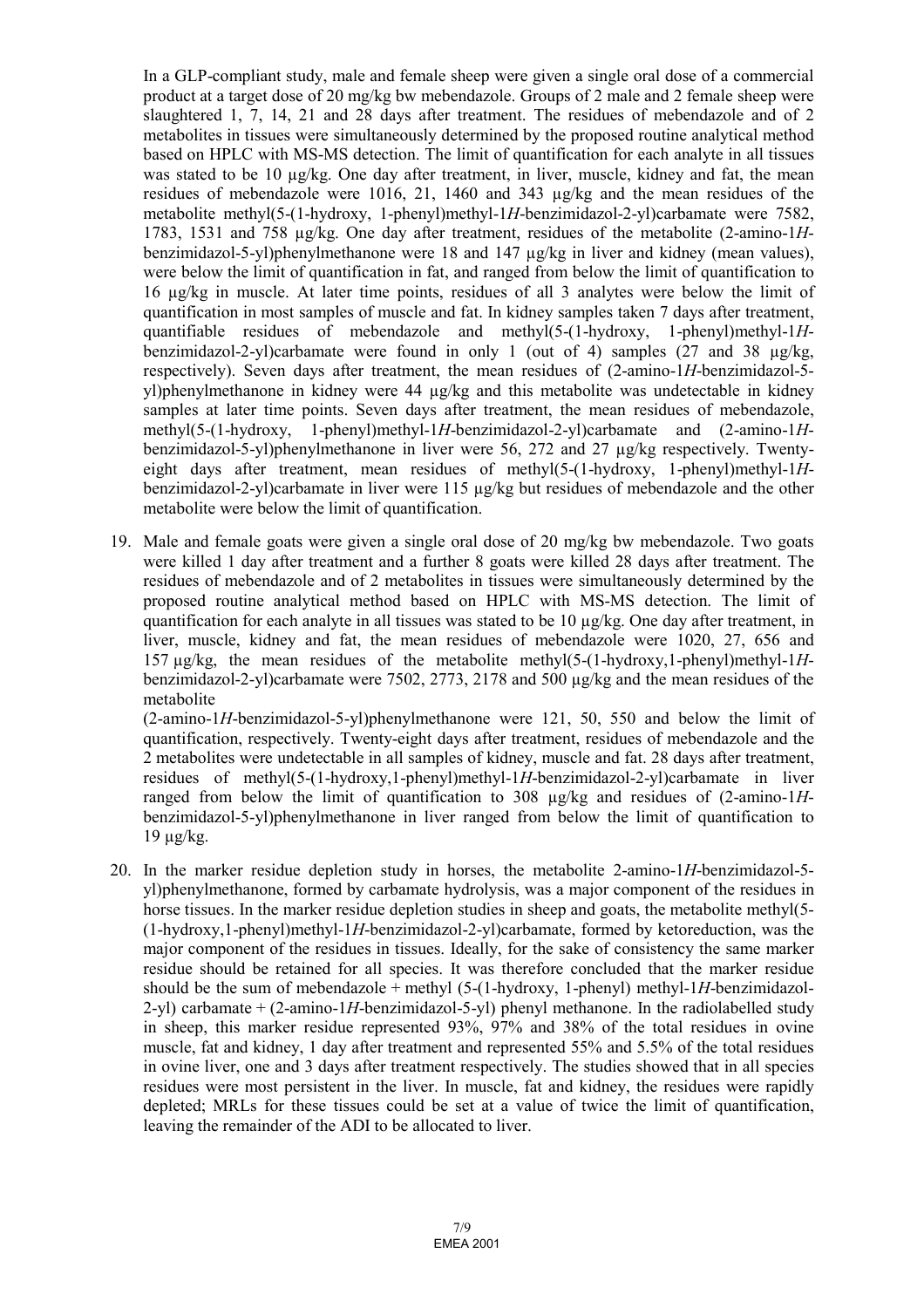21. The proposed routine analytical method was based on HPLC with MS-MS detection. The method was capable of simultaneously determining residues of mebendazole and the metabolites: methyl(5-(1-hydroxy, 1-phenyl)methyl-1*H*-benzimidazol-2-yl)carbamate and (2-amino-1*H*benzimidazol-5-yl)phenylmethanone in edible tissues. The limits of quantification for each analyte appeared to be 10 µg/kg for the edible tissues of horses, goats and sheep. Although values for accuracy and precision were just about acceptable for mebendazole, the values for the metabolites were not in accordance with the recommendations contained in Volume VI of the Rules Governing Medicinal in the European Community.

#### **Conclusion and recommendation**

Having considered that:

- an ADI of 0.0125 mg/kg bw (i.e. 0.75 mg/person) was established,
- the sum of mebendazole, methyl(5-(1-hydroxy, 1-phenyl)methyl-1*H*-benzimidazol-2 yl)carbamate and (2-amino-1*H*-benzimidazol-5-yl)phenylmethanone was identified as the marker residue,
- the marker residue represented 93%, 97% and 38% of the total residues in ovine muscle, fat and kidney, 1 day after treatment, and 5.5% of the total residues in ovine liver, 3 days after treatment,
- MRLs for muscle, fat and kidney could be set at twice the limit of quantification,
- a routine analytical method is available but not fully validated;

the Committee for Veterinary Medicinal Products recommends the inclusion of mebendazole into Annex III of Council Regulation (EEC) No. 2377/90 in accordance with the following table:

| Pharmacologically<br>active substance(s) | Marker residue                                                                                                                                                                                                             | Animal<br>species             | <b>MRLs</b>                                                                               | Target<br>tissues | Other<br>provisions                                                                                                                   |
|------------------------------------------|----------------------------------------------------------------------------------------------------------------------------------------------------------------------------------------------------------------------------|-------------------------------|-------------------------------------------------------------------------------------------|-------------------|---------------------------------------------------------------------------------------------------------------------------------------|
| Mebendazole                              | Sum of mebendazole,<br>methyl $(5-(1-hydroxy, 1-$<br>$phenyl$ ) methyl-1 $H$ -<br>benzimidazol-2-yl)<br>carbamate and (2-amino-<br>$1H$ -benzimidazol-5-yl)<br>phenylmethanone,<br>expressed as<br>mebendazole equivalents | Ovine,<br>caprine,<br>equidae | $60 \mu g/kg$ Muscle<br>60 $\mu$ g/kg Fat<br>$400 \mu g/kg$ Liver<br>60 $\mu$ g/kg Kidney |                   | Not for use in<br>animals from<br>which milk is<br>produced for<br>human<br>consumption.<br>Provisional<br>MRLs expire<br>on 1.1.2002 |

Based on these MRL values, the daily intake amounts to 757 ug/day. Although this slightly exceeds the ADI, this was considered to be acceptable because of the low oral bioavailability of mebendazole in humans.